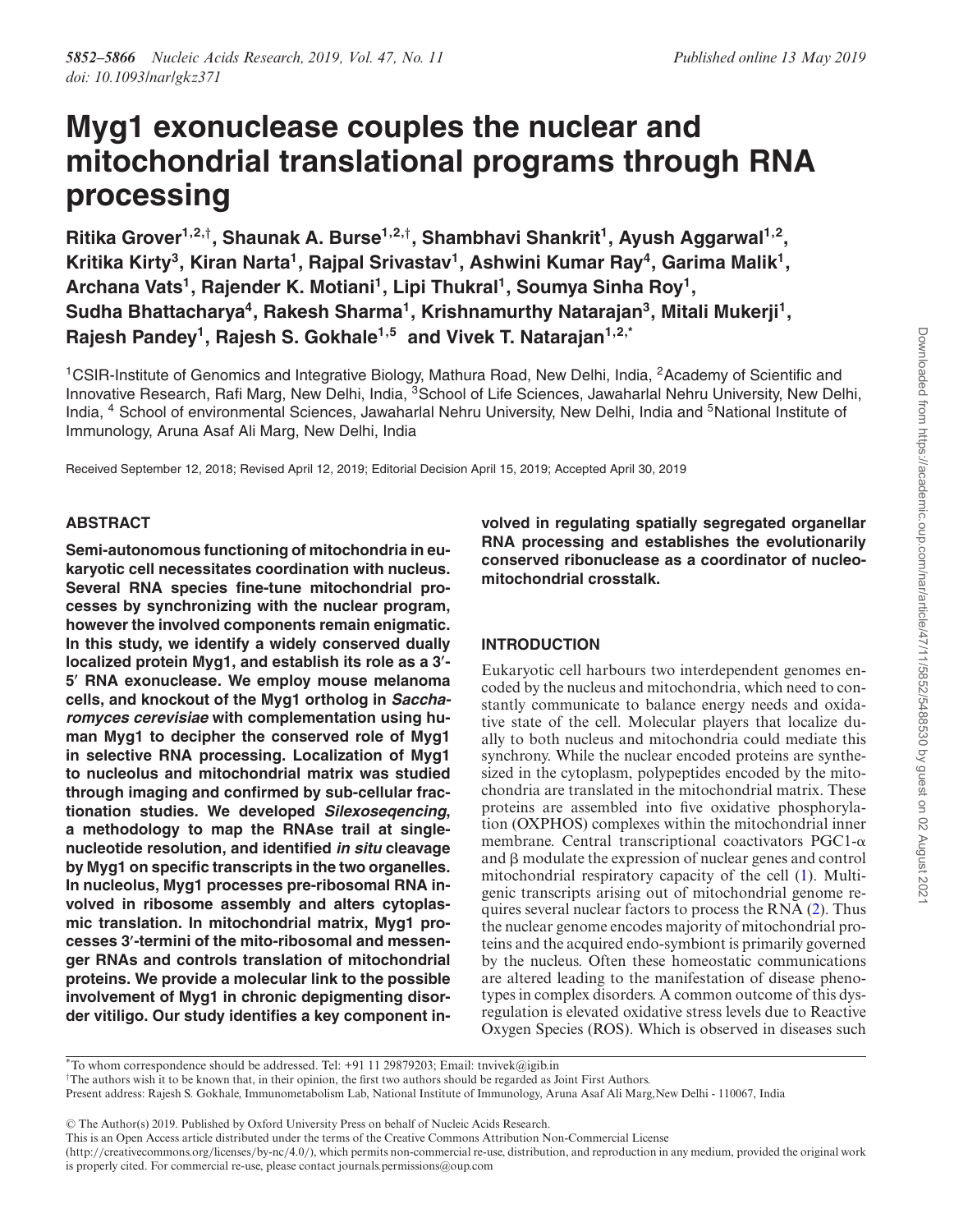as diabetes, neurodegenerative disorders and vitiligo, an acquired depigmenting disorder of the skin.

Translational machinery of cells, the ribosomes, comprise of intricately packed assemblies of ribonucleic acids and proteins. These megasynthases decode the mRNA message during translation. Biogenesis of ribosomes is a multistep process that comprises synthesis of ribosomal RNAs and their complex processing, which is followed by assembly of pre-ribosomal subunits (3). For the cytoplasmic ribosomes, this process begins at nucleolus and continues in the cytoplasm where the ribonucleoprotein complexes are finally assembled. A similar process is operational in the mitochondrial matrix wherein mitoribosomes are assembled from nuclear encoded proteins and the mitochondria encoded ribosomal RNAs (4). Nuclear rRNA processing involves removal of external transcribed sequences (5′ETS and 3′ETS) and internal transcribed sequences (ITS-1 and ITS-2) from precursor rRNAs (pre-rRNAs) to form mature 18S, 5.8S and 28S rRNAs. This cleavage and processing is mediated by both endonucleases and exonucleases (5). However, the complete mapping of processing sites and identification of enzymes involved in multiple cleavage events is still being elucidated. Details of the mitochondrial RNA processing are only beginning to emerge (6,7).

The translational machinery in nucleo-cytoplasmic compartments and the mitochondria work in synchrony. This is evident when cells swiftly adapt to environmental cues such as the prevailing nutritional status (8). Adaptation of yeast cells to glycerol induces rapid and coordinated expression of mitochondrial genes in the two compartments. This study shows that the levels of OXPHOS transcripts encoded in nucleus and mitochondria do not increase concordantly, instead the two translational events are expeditiously regulated and coupled. Hence the nuclear genome coordinates the two translational programs for the timely synthesis of oxidative phosphorylation complexes. A comprehensive understanding of the synchrony is possible only upon identification of factors and mechanisms that bring about concordant changes in nucleus and mitochondria. Synthesis of multigenic mitochondrial transcripts encoding messenger, ribosomal and transfer RNA renders RNA dynamics as an excellent frontier to fine-tune not just the messenger RNA but also the translational capacity within mitochondria.

The RNA metabolism, in mitochondria is in spotlight with the identification of numerous proteins associated with RNA granules in the matrix  $(9,10)$ , These proteins modulate processing of heavy, heavy short and light transcripts encoded by the mitochondrial genome (11). Recent advances have identified the role of MRPP and Elac2 endonucleases in cleaving tRNA molecules that intercept mRNA and rRNA genes of mitochondria (12,13). Quest for an RNA exonuclease in mammalian mitochondria is long standing. PNPT1 was thought to mediate RNA degradation, but its localization to the intermembrane space (IMS) and nuclease-independent role in RNA import limits the possibility in RNA turnover (14). Lately, it was shown that IMS localized PNPT1 is released into cytosol upon mitochondrial outer membrane permeabilization and cleaves poly(A) RNAs leading to apoptosis (15). Recent discovery of EXD2 exonuclease, in the mitochondrial matrix, has resulted in the identification of its role in mitoribosomal translational integrity (16). This enzyme prevents premature translation of mRNA from pre-ribosomal structures by exonucleolytic cleavage. Pde12 is another such deadenylase that plays a crucial role in mitochondrial mRNA stability and mitochondrial translation (17). Functional genomic tools for RNA processing components in mitochondria have facilitated the identification and validation of genes involved in mitochondrial functionality (2,18). Development of Parallel Analysis of RNA End (PARE)-sequencing enabled the identification of target sites for the endonucleases involved in mitochondrial RNA processing (2).

Despite these advances, our understanding of RNA dynamics in mitochondria is inadequate and many of the components of mitochondrial RNA metabolism still remain to be identified. Harmonized functioning of mitochondria with nucleus would require parallel processing of RNA, to ensure rapid synchrony between the two organelles. In this study, we characterize a novel exonuclease Myg1, belonging to the conserved UPF0160 superfamily. Myg1 localizes to both nucleus and mitochondria, where it processes ribosomal RNAs encoded by both the genomes. Myg1 is also involved in the turnover of nuclear and mitochondrial mRNA, thereby altering the message as well as the translational machinery for coordination. Myg1 expression is altered in vitiligo, and changes in the transcriptome suggest Myg1 footprint. We demonstrate that Myg1 governs mitochondrial functions. Its alteration in vitiligo could explain mitochondrial dysfunction observed in this chronic disorder which needs to be further investigated. Thereby, our systematic analysis unravels a hitherto unknown player involved in nucleo-mitochondrial cross-talk conserved across evolution.

#### **MATERIALS AND METHODS**

#### **Nuclease enzyme activity assays**

Exonuclease activity of Myg1 was performed with long synthetic radiolabeled or fluorescently labelled oligonucleotides as substrates. 35 mer DNA and RNA oligonucleotides, phosphodiester bonded or interspersed with Locked Nucleic Acid (LNA) modifications were 5′ endlabeled with  $[\gamma^{-32}P]$  ATP or FAM and were used as substrates (sequence of the oligonucleotides in Supplementary Table S3). For the double stranded DNA the labelled single stranded oligonucleotides were annealed with the corresponding unlabeled antisense oligonucleotides. The exonuclease activity assay was carried out by incubating (280 nM) of 5'-end-labeled ssDNA or RNA with 10 µg of purified Myg1 protein in 20 mM Tris–HCl, pH 7.5, 100 mM KCl, 10 mM  $MgCl<sub>2</sub>$  or  $MnCl<sub>2</sub>$  and 1 mM dithiothreitol (DTT) at 37◦C for different time periods. The exonuclease activity was terminated by addition of 50 mM EDTA and heating the reaction mix at 95◦C for 15 min. The products were analysed on 15% polyacrylamide gel containing 8 M urea and visualized on a Phosphor-Imager (Bio-Rad).

# **Silenced exonuclease sequencing (Silexoseq)**

Experimental design: To map the trail of exonuclease on RNA transcripts, we designed an approach to perform the Silencing of Exonuclease followed by RNA Sequencing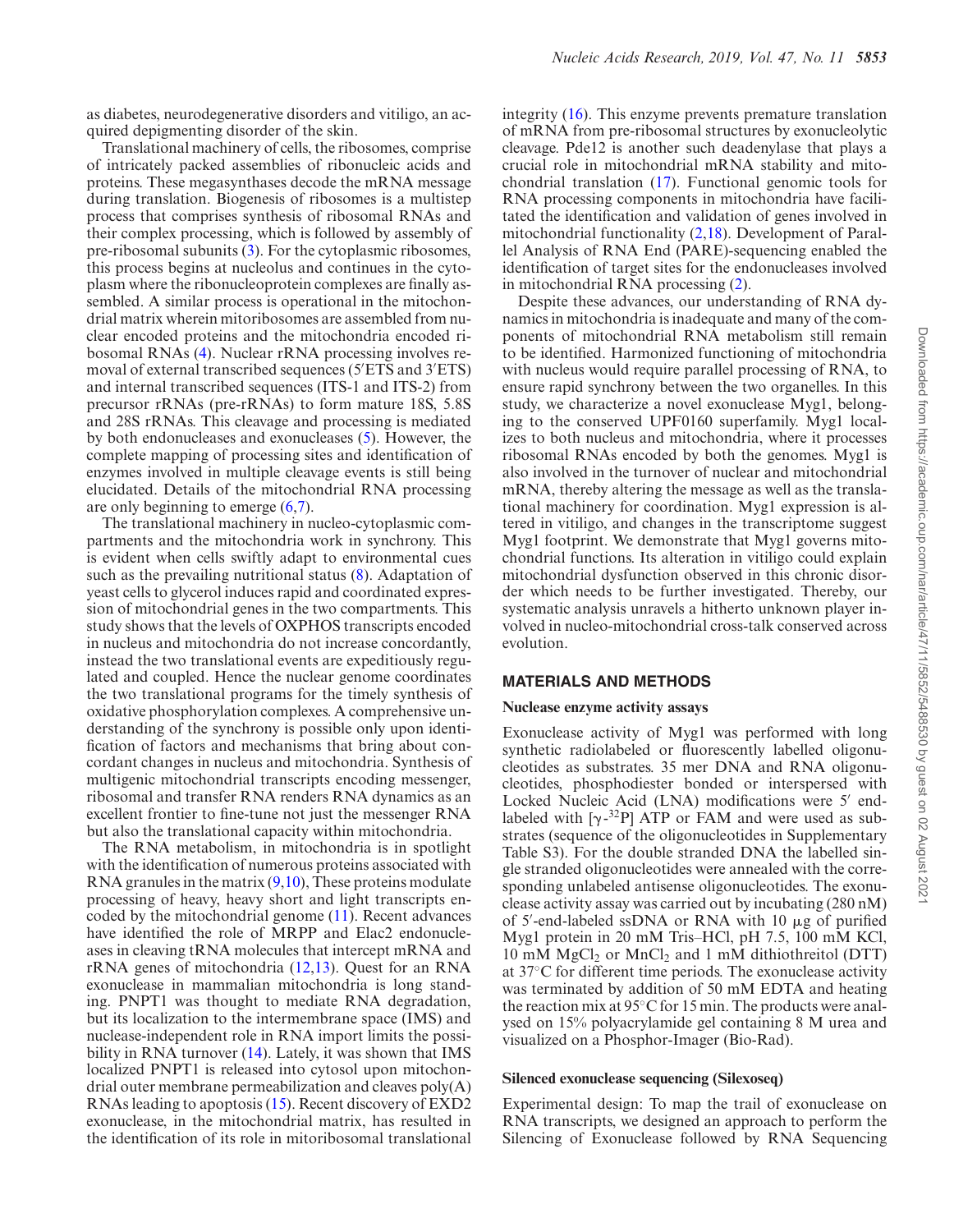(Silexoseq). This method compares sequencing reads in exonuclease silenced and control conditions and involves organelle enrichment prior to RNA isolation and sequencing. This is performed to avoid, mitochondrial pseudogene encoded transcripts in the nucleus. In this sequencing method the total RNA is taken up for the library preparation without polyA enrichments, size fractionation or rRNA cleavages to enrich for unprocessed, less abundant intermediates. The depth of sequencing is high with average of FPKM per transcript ranging from around 2 to 100. Transcript specific depth of sequencing is close to 5 one-end reads per million reads. This is rendered possible due to organelle enrichments. The analysis design involves sequence analysis and representation of the data as fold change over control at every base position, which is typically not possible with routine RNA seq reads due to depth issues.

Myg1 exonuclease was silenced in the B16 cells by SMARTpool:ON-TARGETplus Myg1 siRNA, L-055338- 01-0005. This was followed by isolation of mitochondria and nucleus via cell fractionation. Total RNA was isolated from these compartments and library was prepared according to manufacturers instructions without RNA size fractionation to ensure capturing shorter fragments of RNA (Illumina TrueSeq RNA library Prep V2). Details of the procedure are given below:

RNA isolation from nucleus and mitochondria: The whole RNA was isolated from the control and Myg1 siRNA transfected B16 cells (SMARTpool:ON-TARGETplus Myg1 siRNA, L-055338-01-0005) and the knockdown was independently validated using western blot analysis of Myg1. Nuclear RNA was isolated using the Norgen's nuclear and cytoplasmic RNA isolation kit (Norgen Biotek Corp.) as per manufacturer's guidelines. Mitochondria were isolated using Qproteome mitochondria isolation kit (Qiagen) and RNA was isolated using total RNA isolation kit (Qiagen).

RNA library preparations: TruSeq-RNA Sample Preparation V2 kit from Illumina was used to prepare libraries for sequencing mouse mitochondrial and the nuclear RNA. Briefly 1  $\mu$ g of total RNA was taken for the library preparation, it was purified and fragmented. This was followed by cDNA synthesis in two steps using random hexamers and end repairing as per manufacturer's protocol. A single 'A' nucleotide was added to the 3′ ends of the blunt fragments to prevent them from ligating to one another during the adapter ligation reaction. Subsequent adaptor ligation was done which was followed by PCR based enrichment of the samples for the preparation of library. The final libraries were then quantified and checked for the quality as per True Seq-RNA Sample preparation V2 kit protocol. From the manufacturers protocol the poly-A binding step was omitted and used total RNA to start the protocol form the Elute-Prime-Fragment step. The entire library was taken without size fractionation for sequencing. The clusters for the library samples were generated using Truseq PE cluster kit v3 cBOT HS and each library was ran on a lane of flowcell on Hiseq 2000 (TruSeq SBS Kit v3 HS 200 cycles) and the paired end sequences of 100 base pair (bp) were generated.

Initial QC: For the analysis of reads, quality assessment was performed using FastQC (https://www.bioinformatics. babraham.ac.uk/projects/fastqc/). The bad quality reads

were filtered using Trimmomatic (Version 0.35) with SLID-INGWINDOW of 4:20 and MINLEN of 25.

Alignment: Alignment was performed against the reference genome NC<sub>-005089</sub>.1 for the mitochondrial reads and Rn45s (45s pre-ribosomal RNA) Gene ID: X82564.1 for the nuclear reads using Bowtie2 (version 2.2.9) (with default parameters). Post-processing analysis of data was performed using Samtools and R Bioconductor packages.

Normalization and visualization: After aligning the control and Myg1 siRNA reads against the reference genome (as discussed above), the aligned reads were normalized. The normalization of control and MYG1 silenced sample was performed with respect to the control. The normalized control read counts were 1 for every co-ordinate (since they were divided by itself) and normalized read counts for MYG1 silenced sample were considered as fold change. For visualization purpose the normalized read counts for control and MYG1 silenced samples were plotted as two separate lines in the same plot (Figures 4-6; Blue line for control and red line for MYG1 silenced sample).

Supplementary Methods details other methods used in this study. This data is uploaded in ArrayExpress under the accession E-MTAB-7240.

#### **RNA decay assay**

B16 mouse melanoma cells were treated with Control and Myg1 siRNA. EU labeling, RNA isolation and RNA pulldown was done as per the protocol given by Chatterjee *et al.* (19). Detection of RNA was done by qPCR. Detailed protocol is provided in the supplementary methods.

### **Protein synthesis evaluation in B16 cells using Click-iT**™ **HPG Alexa Fluor**™ **488 Protein Synthesis Assay Kit**

Protein synthesis rate was evaluated by HPG incorporation in control and Myg1 knockdown B16 cells incubated with methionine free medium. The protocol for the same was followed as per manufacturer's instructions (Thermo #C10428).

#### **Western blot analysis of mitochondrial proteins**

B16 cells were transfected with Myg1 SiRNA using Dharmafect (SMARTpool:ON-TARGETplus Myg1 siRNA, L-055338-01-0005). After 24 h, the cells were trypsinized and lysed using NP40 lysis buffer supplemented with protease inhibitor cocktail. For detection of mitochondrial protein, 40  $\mu$ g of cell lysate was resolved on 10% SDS-PAGE gel. Antibody was prepared in 2% skimmed milk solution with following dilutions MT-CO1(Abcam, ab90668, 1:500), MT-ND5(Abcam, ab92624, 1:500), MT-ATP6 (Abcam, ab192423, 1:100), MT-CYB(Abcam, ab81215, 1:100), Myg1 (Abcam, ab122493, 1:2000), Tubulin (Abcam, Ab21058, 1:5000). It was detected using HRP conjugated anti rabbit secondary antibody (1:10 000) and detected through Enhanced Chemiluminescence using ChemiDoc (Syngene).

#### **RNA extraction and real-time PCR**

Isolation of total RNA was performed using Nucleospin Triprep kit (MachereyNagel) according to manufacturer's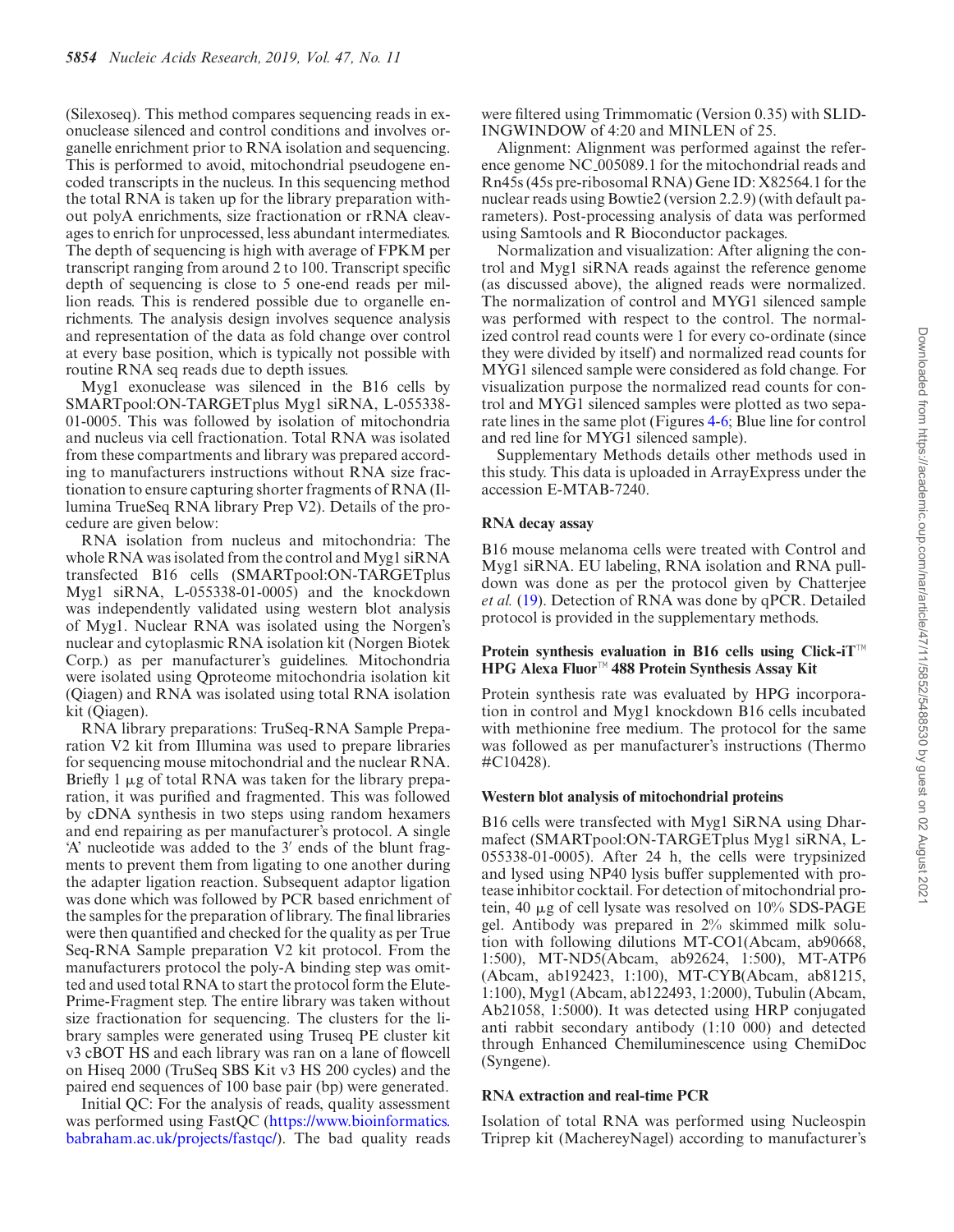protocol. Quantitative real-time PCR with reverse transcription (qRT-PCR) was performed on a Roche Light Cycler 480 II real-time cycler using the KAPA SYBR FAST qPCR Master Mix (KAPA Biosystems) to evaluate transcriptional regulations. Gene specific primers were obtained from Sigma Aldrich. The relative transcript levels of each target gene were normalized against GAPDH mRNA levels; quantification was performed using the comparative Ct method. Detailed protocol is provided in the supplementary methods.

#### **Oxygraph Oroboros O2k for yeast cells**

 $2 \times 10^6$  B16 cells in DMEM high glucose or 1 O.D.<sub>600 nm</sub> of mid log culture *Saccharomyces cerevisiae* cells in YPD/SD(- Ura) medium were used for the Oxygen measurements. The Oroboros O2k instrument (O2K FluoRespirometer, Oroboros Instruments) was calibrated using corresponding medium before measurements. The cells were then added to the Oxygraph chamber and oxygen concentration was monitored. Validation of knockdown was done using western blot method from an aliquot of cells. Slope was calculated after linear fit using GraphPad Prism software.

# **RESULTS**

# **Evaluating dual localization proteins for mediating nuclearmitochondrial cross-talk**

Synchronizing the functions of nucleus and mitochondria is essential for cellular bioenergetics. It is increasingly recognized that several proteins are localized to both nucleus as well as mitochondria, which are likely candidates for mediating the inter-organellar communication. Hence, we set out to identify the functional categories of dual localized proteins. Towards this, we compiled the list of nuclear and mitochondrial proteins from The Human Protein Atlas (20). Of the 8527 nuclear and 1259 mitochondrial proteins, 567 proteins were localized to both nucleus and mitochondria based on antibody as well as mass spectrometric evidence for their dual localization (Supplementary Table S1). Geneset enrichment analysis using DAVID suite identified pathways and processes mapped to these proteins (Figure 1A). Enriched processes belong to translational regulation in mitochondria, components of the mitochondrial ribosome and RNA processing. Enzymes involved in metabolism and DNA repair that are anticipated to be dually localized, had lesser representation. Suggesting that the dual targeted proteins are primarily regulating translation and RNA processing events in mitochondria, and we set out to identify the crucial mediator. Notably, out of the 567 dual targeting proteins, three were not assigned to any of the processes, and were uncharacterized.

Among them C12orf10 encoding a protein Myg1 (MelanocYte proliferation Gene 1) was earlier demonstrated to localize to both nucleus and mitochondria and the corresponding localization signals have also been identified (21). Altered expression of Myg1 is observed in response to mitochondrial DNA damage and in hypomorphic alleles of  $PGC1-\beta$ , the key regulator of mitochondrial biogenesis (22,23). Therefore this uncharacterized gene C12orf10 emerged as a potential candidate that could regulate mitochondrial functionality. Genetic knockouts in model organisms display fitness defect under stress conditions, suggesting a non-essential but important role for Myg1 (24,25). Genetic and expression level changes in Myg1 are reported in a complex skin disorder vitiligo (26). Therefore we embarked on our study to characterize this gene and identify its role in mitochondrial physiology.

# **Myg1 is a 3**′ **-5**′ **exonuclease with RNA as its preferred substrate**

Myg1 belongs to the DHH motif containing family of phosphoesterase. Sequence based prediction of Myg1 with known structures by Genthreader analysis demonstrated best similarity with RecJ, a phosphodiesterase involved in DNA repair (Supplementary Figure S1). Known members of phosphodiesterases are involved in the hydrolysis of nucleic acid substrates. As both nucleus and mitochondria harbour DNA, and rapid RNA dynamics is prevalent across these two organelles, one or both of these are likely to be the substrate of Myg1. To gain further insights, we modeled Myg1 based on the known structure of RecJ. The C-terminal region was modeled based on several other structures with high local sequence similarity using a hybrid modelling protocol (Figure 1B and C). Overall topology of Myg1 is comparable to the DHH family of phosphodiesterases involved in RNA and DNA metabolism. To identify the biochemical functions of Myg1, we cloned, expressed and purified human Myg1 protein from *Escherichia coli*. Biochemical assays were performed with purified Myg1 and 5′ end labelled nucleic acids; single stranded DNA, double stranded DNA and single stranded RNA, as well as single stranded RNA with interspersed Locked Nucleic Acid (LNA) modifications, to identify the substrates of this phosphoesterase. We observed that Myg1 exhibits a robust exonuclease activity on RNA and to a lesser extent on single stranded DNA, but does not appreciably cleave the double stranded DNA (Figure 1D–F). The polarity of the enzyme is 3′ -5′ as a ladder is observed (Supplementary Figure S3A). The enzyme demonstrated activity in presence of  $Mg^{2+}$  and in the presence of  $Mn^{2+}$  no nuclease activity was detected (Supplementary Figure S3E). Further, the enzyme did not demonstrate any detectable endonuclease activity, as RNA substrate with LNA modifications interspersed with phosphodiester bonds was not cleaved by Myg1 (Supplementary Figure S3F).

Potential substrate-binding site is localized at the interphase and in proximity are the catalytic DHH and substrate binding residues (Figure 1C). Interestingly, the substratebinding region of Myg1 harbors His (344) in place of Gln (311) as observed in orthologous position in RecJ. In an independent study researchers have observed that the RNA metabolizing members of this superfamily have a conserved Histidine in this region  $(27)$ . Hence we speculated that this could be responsible for the substrate specificity and performed site directed mutagenesis to generate  $Myg1_{H344Q}$ . Biochemical activity indicated that this mutant protein completely lacked RNAse activity and gained single stranded DNAse activity (Figure 1G). Thereby establishing that the wild type protein is a bona fide RNA exonuclease and the observed DNAse activity is residual.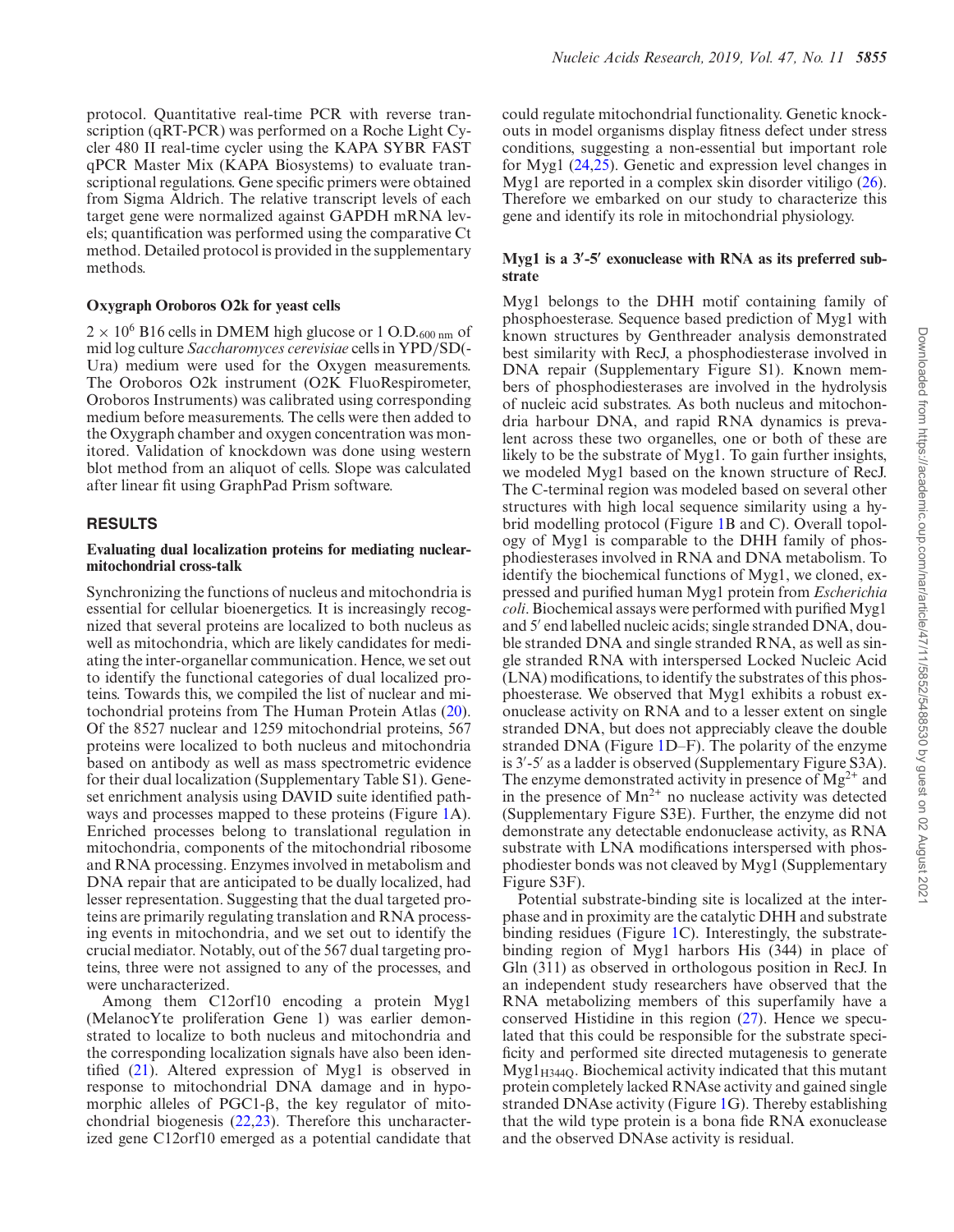

**Figure 1.** Myg1 is a dual localized protein with a 3' to 5' RNA exonuclease activity. (A) Bubble plot between the enrichment score and negative log<sub>10</sub> of *P* value of enrichment by Gene Set Enrichment Analysis of dual localization proteins identified from The Human protein Atlas database. Size of the bubble indicates the number of genes. The Gene Ontology (GO) terms are colour-coded based on the overall category of the process involved. (**B**) Three dimensional structural model of Myg1 based on RecJ exonuclease (N-terminal) and the C-terminal region was modelled based on hybrid protocol using other templates with known structure. (**C**) Putative active site residues DHH (106–108) and conserved C-terminal Histidine 344 predicted to be involved in substrate selectivity are shown in the zoomed in image. In vitro exonuclease activity of wild type recombinant human Myg1 on (**D**) 35-mer RNA, (**E**) 35-mer single stranded DNA and (**F**) 35-mer double stranded DNA. All the substrates were 5'end-labeled with  $[\gamma^{-32}P]$  ATP and the activity was monitored at 0, 30, 60, 90, 120 min post addition of the enzyme. Lane C1 is a control reaction without the enzyme and lane C2 is a control reaction with heat-inactivated enzyme. (G) Kinetics of the exonuclease assays with wild type and mutant Myg1<sub>H3440</sub> on 35-mer RNA and 35-mer single stranded DNA. Data represents the kinetic plot with mean values  $\pm$  S.E.M. across two replicates.

# **Myg1 is a highly conserved gene and its knockout in yeast shows defects in respiratory growth**

We set out to identify putative orthologs of Myg1 across organisms to unravel its cellular functions. The criteria to narrow down the aligned sequences were 45% query cover and presence of DHH motif responsible for catalysis in this family of phosphoesterases. Homologs with identity of around sixty per cent could be traced, covering all groups of organisms, indicating a conserved role for this gene (Figure 2A and Supplementary Table S1). However, the cellular functions of this RNA exonuclease remain elusive (28). To delineate the functions of Myg1 we chose *S. cerevisiae*, wherein knockout and complementation studies are feasible. Additionally, by changing the carbon source the yeast system enables switch from a fermentative to respiratory growth that necessitates mitochondrial functioning.

Spot assays with yeast knockout for Myg1 ortholog YER156c, displayed a growth defect in minimal medium and on the respiratory carbon source glycerol (Figure 2B,

Supplementary Figure S5). As cells are required to utilize mitochondrial respiration based generation of ATP under glycerol as a carbon source, we speculated that the reduced growth on glycerol is indicative of mitochondrial defect. Mitotracker green staining of wild type and the *myg1*∆ strains indicated a reduction in mitochondrial mass (Supplementary Figure S5C). Since the primary role of mitochondria is oxidative phosphorylation (OXPHOS), we measured the oxygen consumption rate of wild type and Myg1 knockout yeast using Clark electrode. Oxygen consumption and levels of ATP were dramatically reduced in the knockout strain confirming loss of mitochondrial functionality (Figure 2C and D). Based on these results, it appears that Myg1 is an important factor required for the mitochondrial activity.

Complementation with the wild type human ortholog (hMYG1) that shares 63 per cent identity with the YER156c could rescue the growth defect of *myg1*∆ cells (Figure 2E), suggesting that despite vast differences in the evolutionary history, human counterpart can perform analogous functions in unicellular yeast. This observed rescue of growth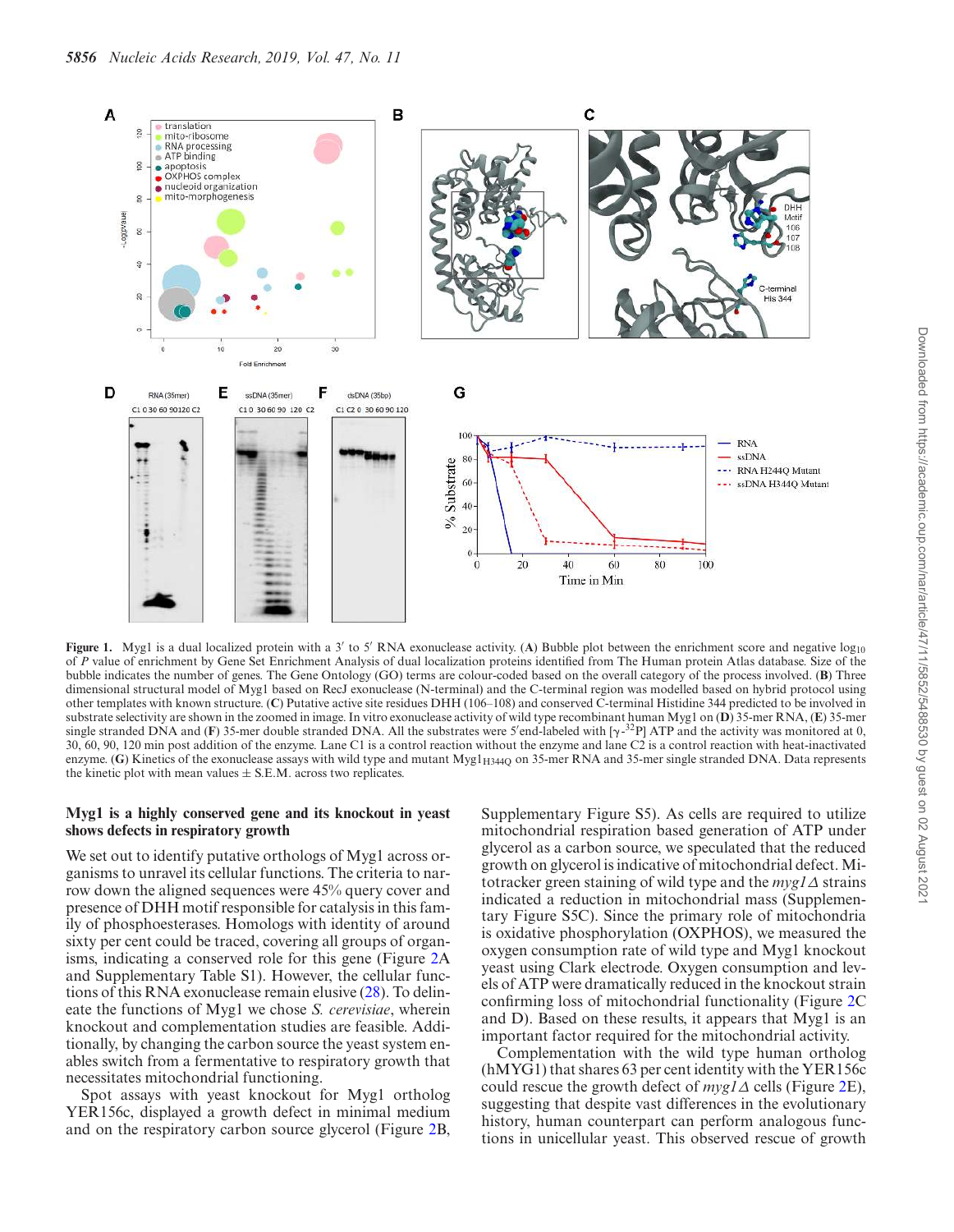

**Figure 2.** Myg1 is a highly conserved protein involved in mitochondrial functions. (**A**) Phylogenetic analysis of Myg1 homologs across various organisms with a minimum query cover of 45% and presence of DHH motif is depicted as a circular dendrogram. (**B**) Spot assays for the wild type and *myg1*∆ strains on fermentative medium containing yeast extract, peptone and dextrose (YPD) medium and respiratory growth medium containing yeast extract, peptone and glycerol (YPG) medium. Spot dilutions starting from 1 O.D.600 nm cells were ten-fold diluted across the plate. (**C**) The bar graph shows the mean and individual data points of oxygen flux in pmol/min/OD600 nm cells as a representation of respiratory capacity measured by Oroboros O2k instrument in Wild type and *myg1*∆ *Saccharomyces cerevisiae* (BY4742) cells. The experiment was performed with 3 biological replicates. (Student's *t* test, *P* < 0.0004). (**D**) The levels of ATP was measured using luminescence based method in Wild type and *myg1*∆ strains across three replicates. The bar graph represents mean and individual data points in the ATP represented as a percentage of the wild type cells (Student's *t* test, *P* < 0.001). (E) Spot assay of wild type and *myg1*∆ strains upon complementation with human Myg1 (hMYG1) or the catalytically inactive DHH mutant Myg1 (hMYG1<sub>DHH-ALL</sub>). (**F**) Bar graph depicts the oxygen consumption rate (OCR) as pmoles of oxygen consumed/min/ O.D.600 nm of *S. cereviasiae* culture across two independent biological replicates (mean ± SEM) in wild type yeast, *myg1*∆ strain. The same is depicted for complementations in the *myg1*∆ background with wild type human MYG1 targeting to both mitochondria and nucleus (hMYG1), nuclear targetting human Myg1 (hMYG1<sub>No Mito</sub>), mitochondrial targeting hMYG1 (hMYG1<sub>No Nuc</sub>) or the catalytically inactive mutant hMYG1 (hMYG1<sub>DHH-ALL</sub>) complemented *myg1*∆ yeast cells. Inset represents kinetics of oxygen consumption in various yeast strains, their raw traces and linear fit in one representative experiment is depicted.

is dependent on the activity of Myg1, as catalytically inactive mutant  $(Myg1<sub>DHH-ALL</sub>)$  despite expressing to comparable levels, failed to complement the growth. We therefore conclude that Myg1 is likely to govern mitochondrial functions and hence set out to identify its role.

# **Dual localization of Myg1 to both nucleus and mitochondria is necessary for cellular respiration**

Earlier study has identified the localization signals in human Myg1 (hMYG1) to both nucleus and mitochondria (21). We generated mutants of hMYG1 that localize only to the nucleus or to mitochondria and tested for their ability to restore cellular respiration in the *myg1*∆ strain. This system harnesses the strength of genetic knockouts in yeast along with conditional growth to assess Myg1 functionality. We established that these mutants localize to predicted compartments in yeast by fractionation and then assessed the mitochondrial function (Supplementary Figure S12). Measurement of oxygen consumption was chosen as the mitochondrial functionality criteria for assessing complementation of the yeast *myg1*∆ strain.

While the oxygen consumption of hMYG1 was restored to that of the wild type, the inactive mutant  $(hMyg1<sub>DHH-ALL</sub>)$  failed to consume oxygen and the rate was comparable to the knockout strain (*myg1*∆) (Figure 2F). Interestingly, neither the nuclear  $(hMYG1_{NoMito})$  nor mitochondrial (hMYG1 $_{\text{NoNuc}}$ ) localization mutants could restore the oxygen consumption, emphasizing the need for Myg1 to localize both to nucleus and mitochondria for OX-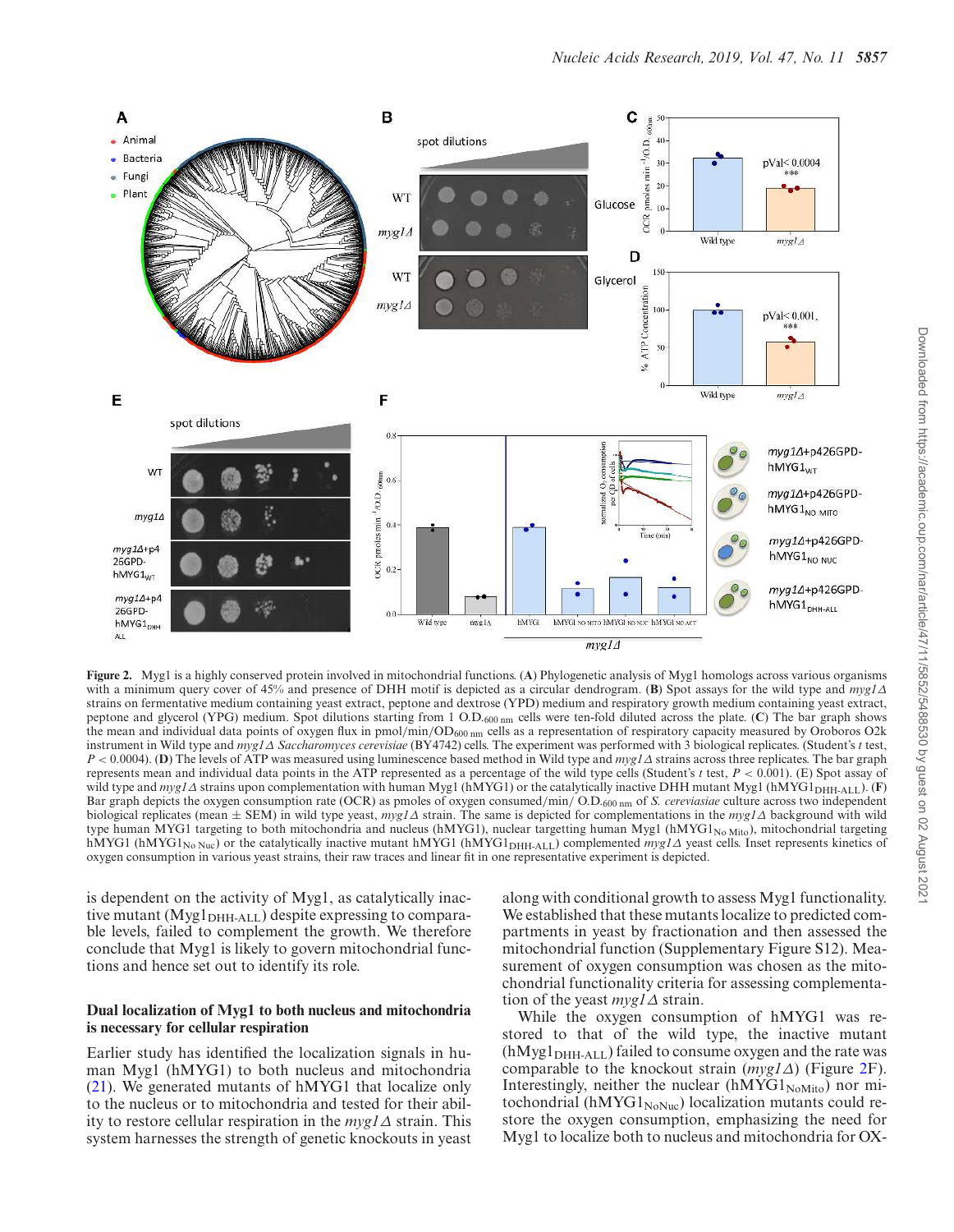PHOS activity. Hence we conclude that the two spatially distinct roles of Myg1 are inter-dependent and Myg1 needs to localize to both compartments for mitochondrial respiration. We then resorted to identify the molecular basis for Myg1 functions.

#### **Myg1 is localized to nucleolus, nucleoplasm and mitochondrial matrix**

To decipher the cellular functions of Myg1, we performed co-localization with RNA and DNA by pulse labeling with ethenyl uridine (EU) and ethenyl deoxyuridine (EdU) respectively. These experiments were carried out in B16 cells, as the melanocyte proliferation gene 1 (Myg1) is likely to have an important role in melanocytic cells. Distinct localization of Myg1 within the nucleus was observed and these signals co-localized with freshly synthesized RNA (Figure 3A), but not with DNA (Figure 3B). Earlier studies had reported localization of Myg1 to nucleus and mitochondria. Immunolocalization demonstrated presence of Myg1 predominantly in the nucleolus (21). However, we could not detect the presence of Myg1 in mitochondria by immunocytochemical assay. Therefore we resorted to sub-cellular fractionation.

Biochemical fractionation demonstrated Myg1 to be localized to nucleolus as well as in mitochondria. Presence of Myg1 in the nucleoplasm indicated that this protein could be in an exchangeable pool (Figure 3C). It is noteworthy that there are two forms of Myg1 and both could be silenced using siRNA (Supplementary Figure S6). However, only the slow migrating form of the protein is localized in the two compartments, whereas the lower band is enriched in the cytoplasmic fraction derived after fractionating the cells with nucleus and mitochondria. It is likely that there is an additional regulation of Myg1 through post-translational processing or modification, such as acetylation that could result in differential migration.

Within mitochondria, the RNA is present in the matrix; hence we further traced the sub-mitochondrial localization of Myg1. Towards this, we treated purified mitochondria with a mild detergent Triton-X-100 and disrupted the outer membrane using hypotonic lysis. We observed that Myg1 was retained in mitoplast in a manner similar to the known matrix targeted protein SOD2, confirming its localization to the mitochondrial matrix (Figure 3D). Hence, Myg1 appears to be involved in the processing of RNA in these two compartments, and we hypothesized that Myg1 could finetune the RNA dynamics and mediate spatio-temporal communication across nucleus and mitochondria.

# **Silexoseq analysis: a method to map the in vivo cleavage trail of RNA exonuclease**

While, within the cells RNA exonucleases are likely to be involved in selective cleavage, deciphering the substrate specificity using *in vitro* assays is a challenge. Currently there are no reliable methods available to identify the *in-vivo* substrates of exonucleases. CLIP and CRAC methodology has been employed to identify the foot-print of an RNA binding protein on specific transcripts (29,30). However, these are not effective for RNAse enzymes as opposed to

RNA binding proteins that stably bind RNA. We had attempted CRAC analysis for Myg1 and did not identify specific RNA enrichment presumably due to RNA degradation. PARE sequencing is an efficient methodology that involves silencing the specific endonucleases and deciphering their footprint by deepsequencing. To identify the endonuclease cleavage site normalized frequency of reads with the inspected position as the first base is mapped  $(2,10)$ . Cleavage site shows as a peak, due to overabunadance of reads with that nucleotide as the first base. However this could not be applied to exonucleases that have a trail on the transcript. Hence we developed a next generation sequencing based approach to identify targets of specific exonucleases.

We employed a total RNA sequencing method, using high coverage sequencing of RNA isolated from specific organelles to enrich low abundant precursors. As exonucleases have very high turnover rates, capturing them with RNA *in vivo* is a challenge. Hence, in this*silexoseq* (*si*lencing *exo*nuclease and RNA *seq*uencing) analysis, we adopted a silencing approach to compare the read coverage. A plot of normalized read coverage at every base position across the transcript would therefore be visible as a peak in region of the transcript processed by the exonuclease. Thus, the cleavage trail of that particular exonuclease could be mapped (Figure 4A).

We performed *silexoseq* of nuclear and mitochondrial compartments of B16 cells under Myg1 silenced state. As Myg1 localizes to the nucleolus, we speculated that it might have a role in ribosomal RNA processing that involves removal of internal and external transcribed regions. We mapped nuclear reads to rRNA locus and normalized coverage was analysed in 5′ETS (external transcribed spacer), 3 ′ETS as well as internal transcribed sequences ITS-1 and ITS-2. Reads at 5′ETS did not show any discernible pattern of accumulation and hence we concluded that they are not different (Supplementary Figure S7A). The mapped reads for the 3′ETS region in both control and silenced states were minimal, concordant with the notion of rapid degradation of this sequence (Supplementary Figure S7B). However, analysis of ITS-1 region revealed accumulation of reads, indicating the cleavage of ITS-1 by Myg1 (Figure 4B). While the majority of ITS-2 region does not show a peak, the 3′ end has a short stretch where reads accumulate and could be an additional footprint of this enzyme (Figure 4C). This data suggests a role for Myg1 in rRNA processing and highlights the power of silexoseq analysis to identify in vivo substrates. Hence we further went ahead to validate this methodology using an orthogonal technique.

#### **Validation of silexosequencing confirms that Myg1 processes ITS-1 region of ribosomal RNA**

Processing of ribosomal RNA is fairly well understood and involves exonucleolytic and endonucleolytic processing events. Abundance of rRNA and its precursors along with the established processing that is already delineated allowed us to validate silexoseq analysis using northern blot. The eukaryotic nuclear rRNA is transcribed and processed in nucleolus and the assembly of ribosomes continues through the cytoplasm. This involves extensive processing of the multi RNA transcript to the 18S, 28S and 5.8S rRNAs that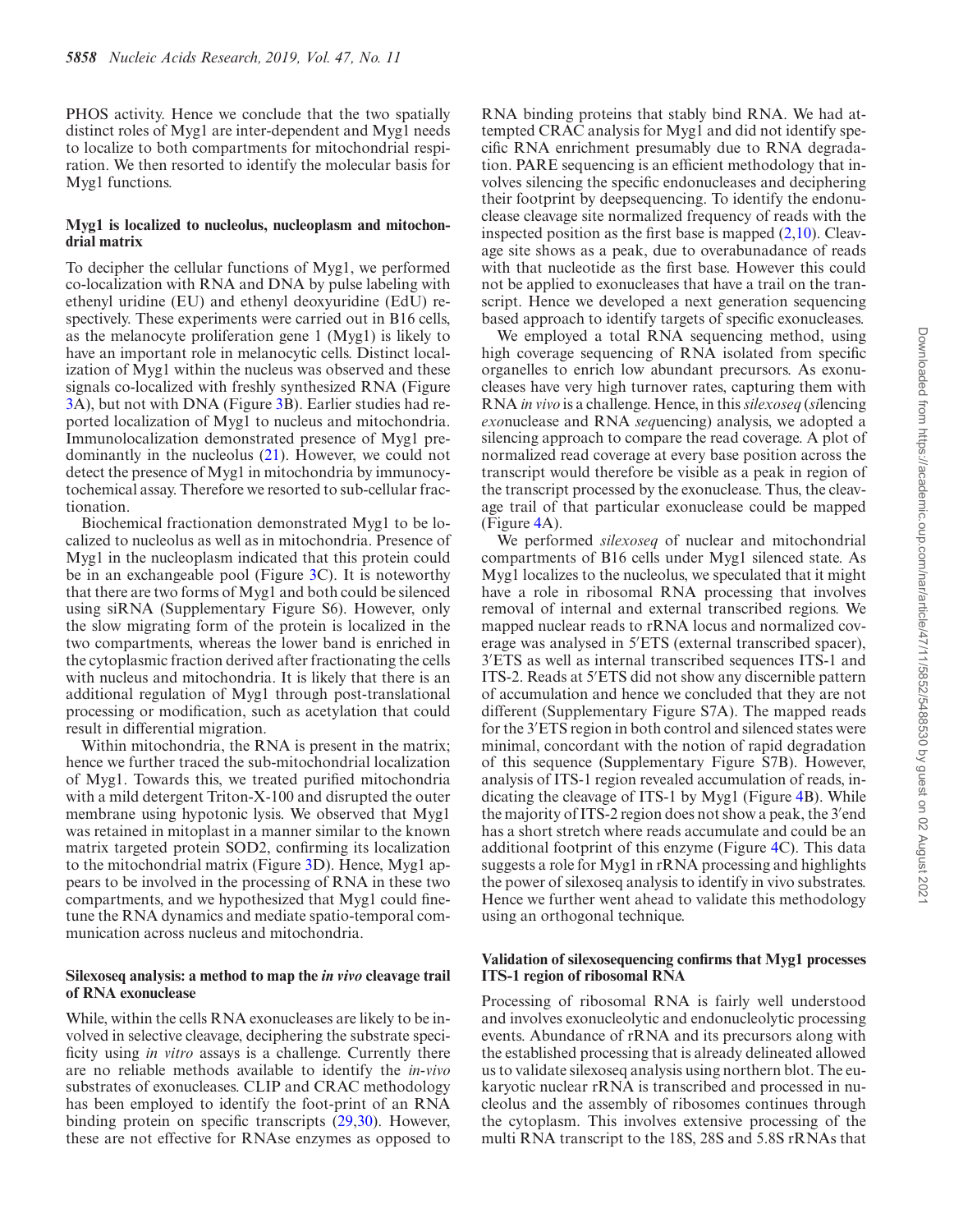

**Figure 3.** Myg1 localizes to nucleolus and mitochondrial matrix. (**A**) Myg1 co-localization with newly synthesized RNA stained with 5-ethynyl uridine (EU) (top right) in live B16 cells, later fixed and immunostained with Myg1 (bottom left) and the nuclear DNA is counter stained with DAPI (top left). RGB images of the maximal intensity projection of confocal sections of the nuclei are split into green, red and blue channels that reflect EU, Myg1 and DAPI staining respectively. Scale bar  $10 \mu m$ . (**B**) Live B16 cells pulse chased with EdU (5-deoxyethynyl uridine), later fixed and immunostained with Myg1. RGB images of the maximal projection of the confocal sections of the nuclei are split into green, red and blue channels that reflect EdU, Myg1 and DAPI staining respectively. (**C**) Fractionation of B16 cells followed by detection of Myg1 by western blot analysis in nucleolus and mitochondria. Enrichment of fractions is ascertained by using antibodies to lamin (nuclear marker), GAPDH (cytosolic marker), nucleolin (nucleolar marker), Cox4 (mitochondrial marker) along with Myg1. (**D**) Mitochondria isolation and mitoplast preparation subjected to western blot analysis of VDAC1 present in mitochondrial outer membrane, SOD2 localizing to mitochondrial matrix along with Myg1. GAPDH was used to ascertain cytoplasmic contamination. (**E**) Relative intensity ratios of VDAC1 and Myg1 with respect to SOD2 in mitoplast is normalized to their relative ratio in mitochondria.

assemble into the mature 80S ribosome. Northern blot analysis carried out with probes mapping to internal transcribed spacers (ITS) 1 and 2 regions of mouse rRNA revealed accumulation of 41S as well as the 20S rRNA species (Figure 4D). Based on the known pattern of mammalian rRNA maturation (Figure 4E), this analysis confirmed the involvement of Myg1 in processing of ITS-1 region of rRNA, which is common to both 41S and 20S rRNA species that are accumulated upon Myg1 silencing. This validated the application of silexoseq analysis to identify *in vivo* targets.

# **Myg1 functions in ribosome maturation and promotes translation**

Involvement of Myg1 in ITS-1 processing suggests that this exonuclease could modulate the ribosomal assembly and maturation that take place simultaneously. To address the localization of Myg1 on pre-ribosomal assembly complexes, we fractionated the cellular contents on a sucrose density gradient followed by the detection of Myg1 by western blot analysis. The fractions were monitored for ribosomal proteins and the RNA content to ascertain the identity of fractions. Myg1 co-fractionated with 40S ribosomal subunits but not with 60S, 80S or the polysomal fractions, indicating a role in assembly of pre-40S complex (Figure 4F). In this context, it is interesting to note that the yeast knockout for Myg1 had lower 40S and 80S peaks. But the 60S peak was comparable, suggesting a conserved role for Myg1 in ribosome maturation and alterations in its functions could lead to translational changes in the cell (Supplementary Figure S8A).

To determine whether these changes in ribosomal RNA cleavage and consequent changes in ribosome result in protein synthesis alterations, we performed pulse-labeling experiments with B16 cells using <sup>35</sup>S-methionine (Supplementary Figure S8B). Independently, labeling of cells using a methionine analogue L-homopropargyl-glycine (HPG) and detection using click chemistry based fluorophore conjugation, validated a decrease in protein synthesis rate. A delay in the incorporation of label upon Myg1 silencing confirmed decreased ribosomal functionality. Thereby we demonstrate that Myg1 is involved in processing the ribosomal RNA and governs the translational capacity of the cell.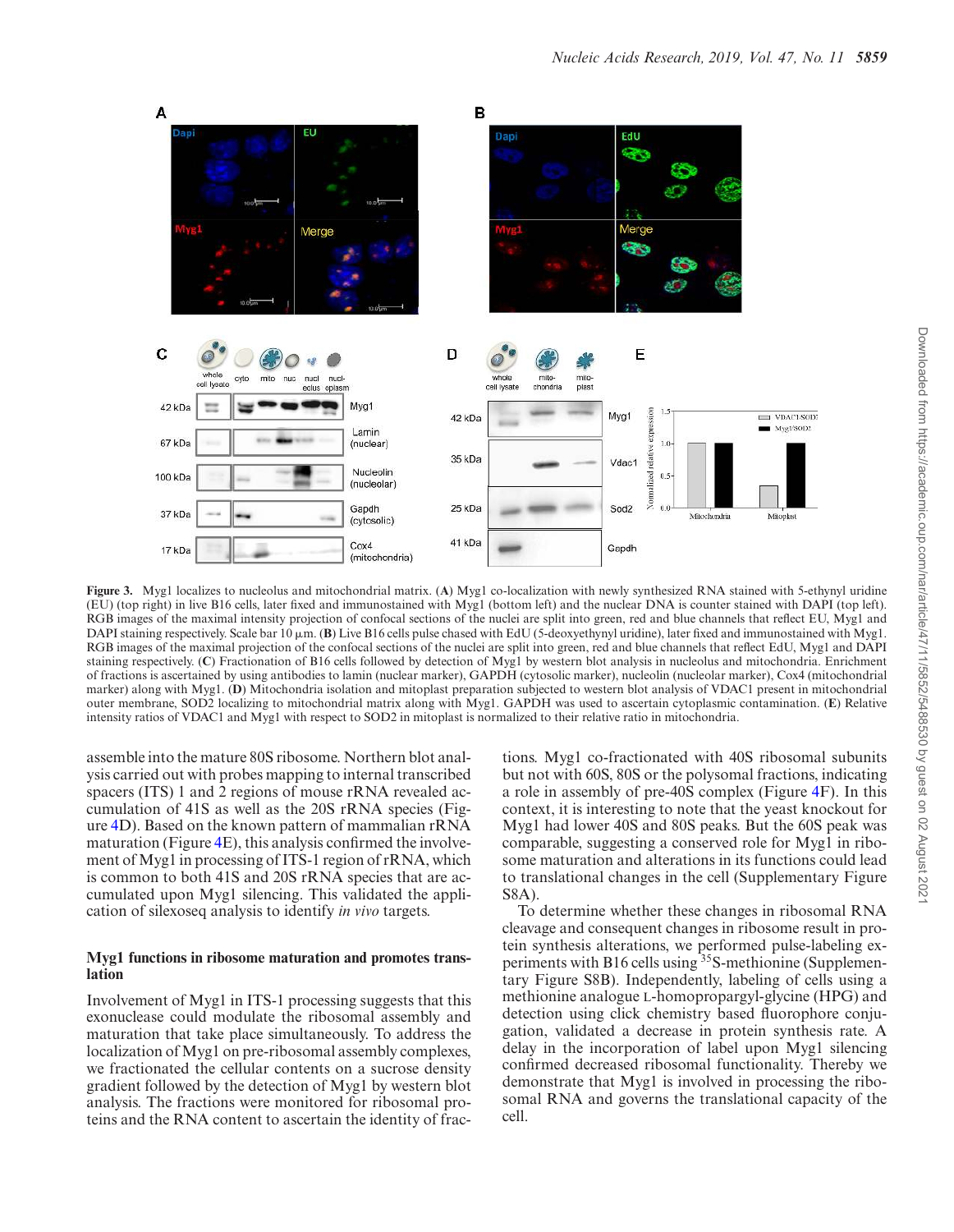

**Figure 4.** Establishment of Silexoseq analysis and involvement of Myg1 in ribosomal RNA processing. (**A**) Schematic representation of the anticipated pattern of the read accumulation in Silexoseq (silencing of exonuclease and sequencing) analysis of a 3'-5' exonuclease. The red lines indicate the pattern of transcripts upon silencing and in blue are the control pattern with an active 3′ -5′ exonuclease. Upon normalizing the sequencing read counts at every base position, a peak would be observed in regions where exonuclease cleaves the transcript. Silexoseq analysis of (**B**) ITS-1, (**C**) ITS-2 regions of the ribosomal RNA upon Myg1 knockdown. (**D**) Northern blot analysis of control and Myg1 silenced B16 cells using probes that map to ITS-1 and ITS-2 regions. (**E**) The hybridization signal from 47S, 46S and 45S pre-rRNA is labeled as the 'primary transcript plus' (PTP) and 41S, 36S, 32S, 20S and 12S are represented as relative change with respect to control cells. Bars represent mean and individual data points across two replicates. (**F**) Fractionation of cycloheximide treated B16 cells on linear 10–50% sucrose gradient analysed for the rRNA followed by western blot analysis for Myg1 and RPL7. (**G**) Bar plot for the cell translation analysis performed by Click iT™ HPG Protein synthesis kit in B16 cells treated with Control and Myg1 siRNA. The scatter plot from three independent experiments (unpaired Student's *t* test, *P* < 0.0001).

#### **Myg1 cleaves nuclear encoded mitochondrial (NeMito) transcripts**

To understand the nuclear role of Myg1 in detail, we performed RNA-seq analysis from purified nuclei in both control and Myg1 knockdown B16 cells and analysed changes in the expression of transcripts as fold change in FPKM values. We observed a total of around 775 upregulated genes and 592 downregulated genes with a fold change 2 in the nuclear compartment (Supplementary Figure S9). Gene Set Enrichment Analysis (GSEA) of upregulated genes using DAVID suite revealed several processes to be altered (Figure 5A, Supplementary Table S2). Top most process with highest enrichment score and lowest *P* value pertains to mitochondrial functions. The other set of enriched processes includes ribosomal machinery and regulators of transla-

tion, which is synergistic with its role in ITS-1 processing leading to ribosome maturation. We hypothesized that Myg1 could be responsible for altering these two central cellular processes. Upon further investigation, many of the nuclear encoded mitochondrial (NeMito) genes encoding electron transport chain and mitoribosomes were found to be upregulated (Figure 5B). We validated the enrichment of these transcripts upon Myg1 silencing by q-RT PCR (Figure  $5C$ ).

Silexoseq analysis was performed to check whether the abundance is because of 3′ end processing by Myg1. NeMito mRNAs NDUFB7 and NDUFB11 that are abundant in the nucleus when subjected to the analysis indicated a trail at the 3′ end strengthening the possibility of direct cleavage by Myg1 (Figure 5D and E). It is likely that the increase in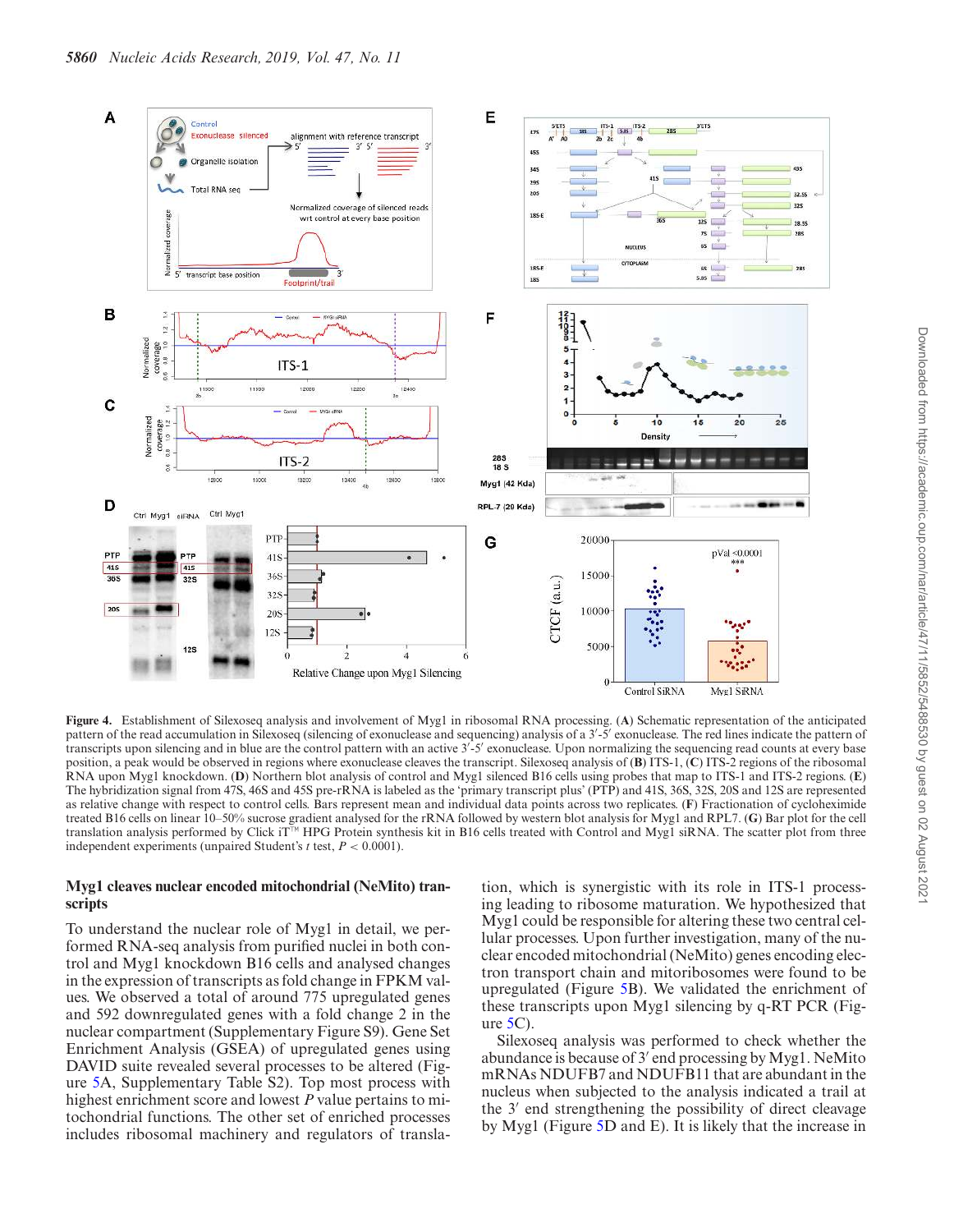

**Figure 5.** Myg1 cleaves NeMito transcripts. (**A**) Pathway enrichment analysis performed on the set of upregulated genes (fold change > 2) in Myg1 siRNA treated B16 cells. Negative logarithm of enrichment *P* value and the fold enrichment score; outputs from DAVID gene set enrichment analysis are plotted for processes with *P* value <  $10^{-7}$ . (**B**) Heatmap for the list of nuclear encoded mitochondrial genes (NeMito) that are upregulated in the enrichment analysis. Colour code outside the Heatmap represents specific process within the mitochondria. (**C**) Real time PCR analysis of NeMito Genes in B16 cells upon Myg1 silencing. The experiment was performed in 2 independent biological replicates and the data represented is the mean and individual data point. (**D**, **E**) Silexoseq analysis of abundantly expressed NeMito RNAs Ndufb7 and Ndufb11.

nuclear encoded mitochondrial (NeMito) transcripts could be due to direct cleavage by Myg1. It is interesting to note that NeMito genes are also transcriptionally co-regulated by a common transcription factor GPS2 (31). Myg1 provides additional layer of regulating these set of genes that are encoded in the nucleus but have a function in mitochondria.

# **Ribosomal and messenger RNA transcripts in mitochondria are targets of Myg1**

*Silexoseq* analysis for the mitochondrial compartment was carried out. The plot in Figure 6A maps various genes encoded by the mitochondrial genome and displays the silexoseq peaks mapped to various genes. Several cleavage trails of Myg1 could be observed on the heavy transcript (Figure 6A). Interestingly these trails were sharp, distinct and restricted to ends of genes that are color coded at the backdrop. The peaks were clearly distinguishable from the baseline fluctuations. On a closer analysis these footprints mapped to the 3′ end of the mature mRNA and rRNAs which is in tune with the 3'-5' exonuclease activity of Myg1

(Supplementary Figure S11). However we did not observe Myg1 trail in any of the tRNAs encoded by the heavy strand. Overlapping genes that are a part of the same transcript such as ND4L/ND4 and ATP8/ATP6 do not have an intervening *silexoseq* peak, indicating that the mature RNA with a free 3' ends are recognized and cleaved (Supplementary Table S3, and Supplementary Figure S11).

The mitochondrial genome is transcribed bidirectionally leading to the heavy and light transcripts. While most of the genes are encoded by the heavy strand a few of the genes arise from the light strand. Cognate regions in the more abundant heavy transcript needs to be cleared by degradation. We observe a strong silexopeak peak in  $tRNA-Set^{UCN}$ that maps to 5′ end of the gene. We speculate that this peak could be the cleavage trail of the complementary heavy strand that requires degradation. Notably the tallest peak in heavy transcript maps to the 3′ end of the 12S rRNA and another sharp peak was observed at the 3′ end of 16S rRNA. Based on these footprints, we conclude that Myg1 is involved in exonucleolytic cleavege of mitochondrial ribosomal and messenger RNAs.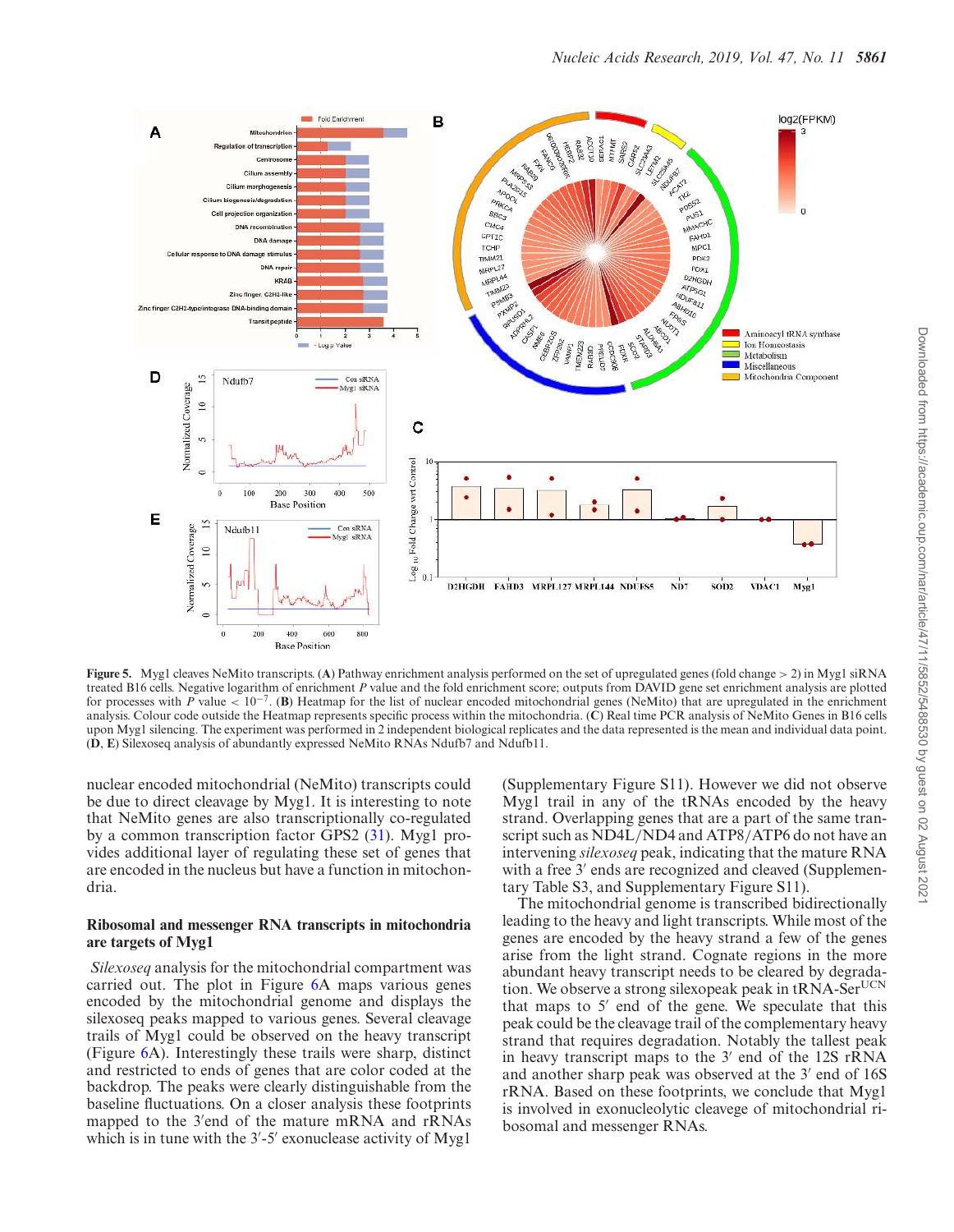

**Figure 6.** Myg1 mediates selective RNA turnover in mitochondria and governs OXPHOS. (**A**) Silexoseq analysis of isolated mitochondria from control and Myg1 silenced cells was carried out. Representation of the heavy strand of mitochondria; coordinates in the x-axis represent the genomic coordinates (in 5′ to 3′ direction) in continuum and each of the genes are highlighted in different colors at the backdrop. (**B**) RNA decay analysis performed by EU labeling in B16 cells treated with control and Myg1 siRNA. (**C**) Western blot analysis of ND5, CO1, ATP6, CYTB along with Myg1 from the whole cell lysates of B16 cells normalized to tubulin levels in control and Myg1 silenced cells. (**D**) Flow cytometric analysis of B16 mouse melanoma cells treated with Control and Myg1 siRNA and stained with TMRE to check the mitochondrial potential and MitoTracker green to check the mitochondrial mass. Experiments were performed with three independent biological replicates and represented as mean and individual data points (students t test for mitotracker green staining means not significantly different, and for TMRE staining *P* value < 0.0001). (**E**) Oxygen consumption measured using Clark Electrode in control and Myg1 siRNA treated B16 mouse melanoma cells. The traces correspond to the level of oxygen at various time intervals after addition of cells to the Oroboros chamber normalized to the level of oxygen at the time of addition of cells (inset). Oxygen consumption rate (OCR) determined from the slope of the curve is depicted as pmoles of oxygen consumed per minute per  $10<sup>7</sup>$  of cells, calculated from two independent biological replicates with comparable Myg1 silencing represented as mean and individual data points (Student's *t* test, *P* < 0.01).

It is noteworthy that Myg1 processes ITS-1 region and helps in the maturation of 18S rRNA for the assembly of cytoplasmic ribosomes. However, given the thrifty genome and absence of any ITS and ETS regions in the mitoribosomal RNA, it is difficult to assign a processing role for this exonuclease in mitochondria. Heterogeneity and poly/oligo adenylation of mammalian ribosomal RNA has been observed and is suggestive of high rate of turnover of the RNA species (32). Based on the selective footprint of Myg1 in the  $3<sup>7</sup>$  ends of mRNA and rRNAs we speculated its involvement in the turnover of mitochondrial RNA.

Based on these observations absence of Myg1 functions would result in the accumulation of these transcripts. Therefore we studied the RNA decay kinetics upon Myg1 silencing. This involved pulse labelling of RNA using EU, followed by RNA isolation and conjugation of biotin at the end of labelling and after a 24h chase period. Following the pull down of labelled RNA using streptavidin, individual transcripts were quantified by qRT PCR. Decay kinetics indicated that upon silencing of Myg1 most of the mRNAs as well as 16s rRNA showed a reduced degradation kinetics (Figure 6B). Hence our study establishes that Myg1 plays an important role in RNA turnover in mitochondria.

#### **Myg1 is required for mitochondrial functionality**

Given the centrality of RNA dynamics, it is intuitive that Myg1 would govern mitochondrial functions. Alterations in mitoribosomal and messenger RNAs would be reflected in the steady state levels of mitochondria-encoded proteins. We observed that Myg1 silencing decreases several of these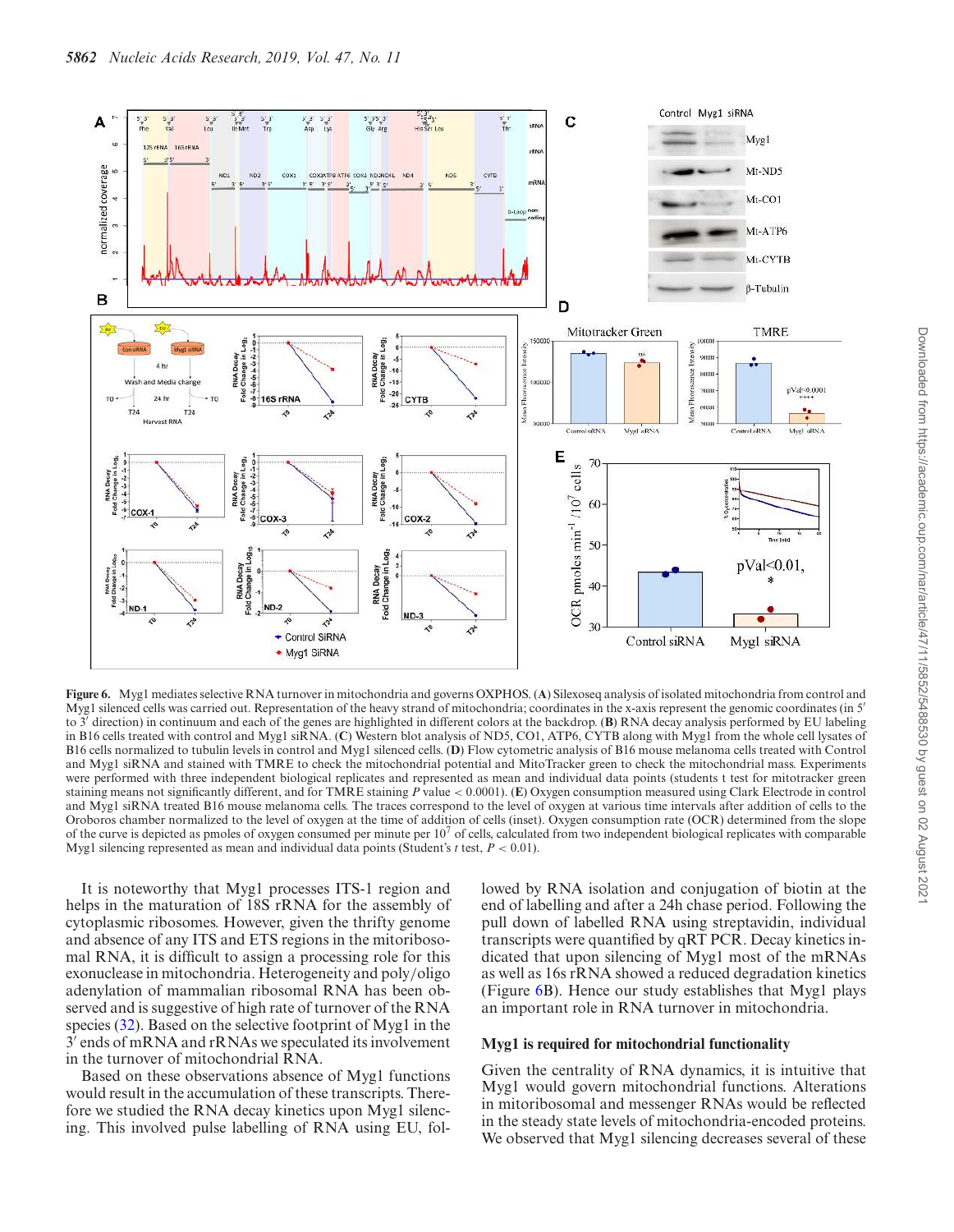proteins that are translated in the matrix (Figure 6C). This decrease is not due to the alterations in number of mitochondria, as mitotracker green staining demonstrated comparable levels (Figure 6D). Whereas, the mitochondrial potential measured by the Tetramethyl Rhodamine ethyl ester (TMRE) staining confirmed a dramatic reduction in the mitochondrial potential (Figure 6D). Upon further investigation of the mitochondrial functions, we observed that the oxygen consumption rate of the control siRNA cells was  $42.9 \pm 0.6$  pmol of O<sub>2</sub> consumed/s/million cells. Whereas, upon Myg1 silencing this decreased to  $34.4 \pm 1.35$ , indicating a reduction in oxidative phosphorylation. Together these results point out that Myg1 is involved in mitochondrial RNA processing and governs mitochondrial functions.

#### **RNA processing and mitochondrial alterations mediated by Myg1, is evident in the complex disorder vitiligo**

Complex disorders often have multiple alterations that lead to the final disease manifestation. In an attempt to identify the molecular basis of a complex disease we have studied vitiligo, wherein genetic associations as well as expression level changes in Myg1 have been implicated across several populations (26,33). This localized depigmenting disorder permits comparison of the matched affected and unaffected skin. By this strategy, elevated ROS levels, as well as higher cellular response to the oxidative stress is observed in vitiligo lesions (34–36). Global transcriptome analysis revealed concordant changes that are likely to support the maintenance of depigmented lesions in vitiligo (37).

We first confirmed decrease in the expression of Myg1 in vitiligo lesions and observed that 13 out of 15 subjects showed a considerable downregulation in the average Myg1 signal in microarray (Figure 7A). Further, a detailed analysis of the upregulated genes was carried out. We selected the upregulated set of genes based on fold change of 2-fold or above as well as concordance across all the 15 pairs tissues (paired *t* test *P* value < 10−<sup>7</sup> ). Gene Set Enrichment Analysis of this set highlighted RNA processing and mitochondria related processes to be enriched (Figure 7B). Among the set of upregulated genes, ten of the 786 genes are also upregulated in B16 melanocytes upon Myg1 silencing, as depicted in the heat map in (Figure 7C). These genes belong to ribosomal components (RPS27A, RPL31 and RPL26), OXPHOS (NDUFS5) and mitoribosomal subunit protein (MRPS33). On further analysis of these three processes in the vitiligo microarray we observed several other genes belonging to ribosomes, mitoribosomes and OXPHOS to be significantly upregulated in the lesional skin (Figure 7D). We propose that Myg1 could explain the mitochondrial involvement reported in vitiligo at least in part. Thereby, offering a tantalizing opportunity to investigate targeting of Myg1 in this complex disorder. In effect we characterize a hitherto unknown protein Myg1 and establish the central role played by this protein in controlling mitochondrial functions in healthy and diseased states.

# **DISCUSSION**

In this study we have identified a novel RNA exonuclease as a key orchestrator of mitochondrial functions. We estab-

lish that Myg1 has a 3′ to 5′ RNA exonuclease activity by biochemical assays. Further, by developing a methodology to map the cleavage trail of specific exonuclease, we determine the identity of preferred cellular substrates along with the trail of this enzyme on specific transcripts. Using these approaches, we discover three functions of Myg1 viz., maturation of 18S rRNA by the cleavage of ITS-1 region, cleavage of NeMito mRNAs in the nucleus and RNA turnover in mitochondria.

As current methodologies do not permit capturing RNase along with the RNA substrate, presumably due to high catalytic rate of these enzymes, silexoseq was necessitated to identify specific transcript substrates *in vivo*. PARE sequencing methodology excellently captures the cleavage sites for endonucleases. However, identification of the trail for exonucleases is complicated, as the cleaved nucleotides do not contribute to the sequencing reads. Therefore, we adopted a silencing based approach to map the cleavage trail and analysed differential accumulation of reads at every nucleotide position. By combining this strategy with organelle specific RNA isolation, we could enhance the read coverage of less abundant precursors, in addition to eliminating mitochondrial pseudogenes encoded by the nucleus. Our approach would complement methods such as PARE sequencing and MitoString analysis to identify and establish novel players in RNA metabolism (2,18).

Enrichment of reads at the 3′ end in silexoseq analysis is indicative of direct cleavage by Myg1, which demonstrates a 3 ′ -5′ RNA exonuclease activity *in vitro*. Conservation of sequences in the trail or region upstream to it would provide clues to the sequence selectivity of this exonuclease, however we did not observe common consensus sequence or structural motifs (Supplementary Figure S14). Based on the varied propensity of targets to form stem loop structures, we speculate that the choice of *in vivo* substrates could be dictated by cellular factors such as RNA granule formation (9).

The first function of Myg1 emerged from its localization to nucleolus, the primary site involved in processing and assembly of ribosomes. By employing silexoseq analysis we arrived at the role of Myg1 in processing ITS-1 region that was substantiated by northern blot analysis. The knockout of Myg1 in yeast results in alterations in ribosome assembly, confirming a conserved role. Based on these observations we propose Myg1 to be a crucial exonuclease involved in rRNA processing that modulates ribosome assembly. Previous studies have shown an exosome component EXOSC10/Rrp6, to be involved in 3′ end maturation of 18S rRNA in human cells (11). It is therefore likely that Myg1 functions as an alternate exonuclease in ITS-1 processing and the process could be differentially regulated in a cell type or context dependent manner.

The second function of Myg1 is in processing the Ne-Mito transcripts in nucleus. Around 12% of the upregulated genes in nucleus upon Myg1 silencing feature in Mitocarta database (38). The NeMito genes are critical components of the mitochondria and their processing by Myg1 offers a direct regulation of mitochondria by the nucleus. The concept of specialized ribosomes dedicated to translate NeMito proteins is being increasingly debated (39,40). Given the role of Myg1 in processing ITS-1 region, it is tempting to speculate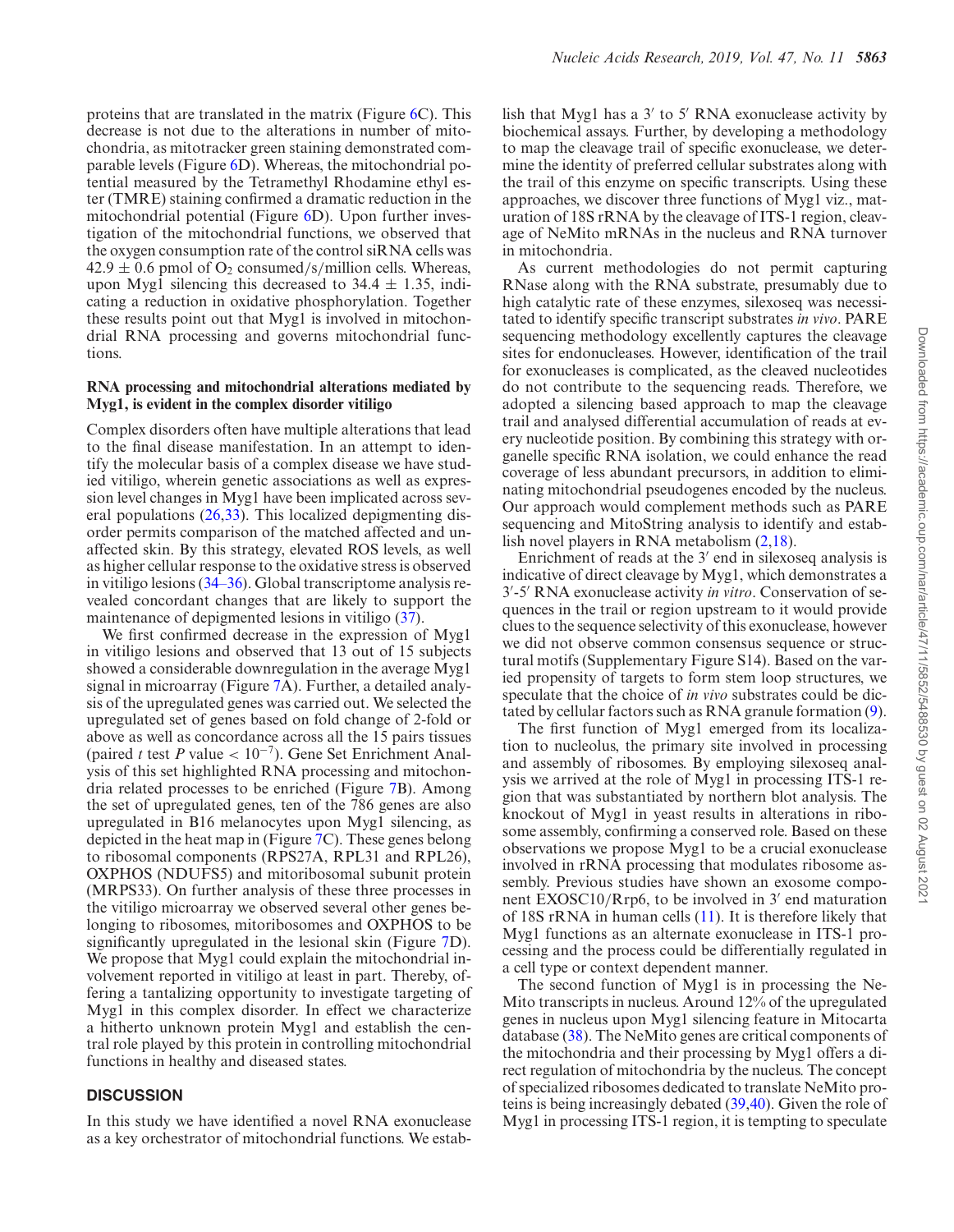

**Figure 7.** Footprint of Myg1 is evident in the complex disorder vitiligo. (**A**) Expression signals for Myg1, across non-lesional and lesional epidermis in the vitiligo microarray is depicted as a paired scatter plot (Student's paired *t* test, *P* < 0.0001). (**B**) Pathway enrichment analysis performed on the set of upregulated genes in microarray (fold change > 2 and *P* value <  $10^{-7}$ ) that compares lesional with the non-lesional epidermis of fifteen vitiligo subjects. Negative logarithm of enrichment *P* value and the fold enrichment score, outputs from DAVID gene set enrichment analysis are plotted for processes with *P* value <  $10^{-7}$ . (C) Heatmap of common genes upregulated between Myg1 silenced B16 cells and vitiligo microarray. Asterix are colour coded to map genes to processes elaborated in D. (**D**) Heatmap of mitoribosomes, OXPHOS and ribosome related genes that are upregulated in lesional compared to non-lesional vitiligo skin. (**E**) Schematic depiction of the dual role of Myg1 in nucleus and mitochondria.

that these two nuclear roles of Myg1 could control mitochondrial functions in synchrony.

The third function of Myg1 is pruning of mitochondria encoded RNAs and is likely to be a direct way to control mitochondrial functions. Processing of the polygenic message by Myg1 came as a surprise as the trail maps to important coding regions of the mature rRNA as well as some mRNAs. RNA species including 16S and 12S rRNAs are known to be poly/oligo adenylated in a non-templated manner at their  $3'$  end, which is associated with their stability (32,41). In the mitochondrial matrix, susceptibility of RNA to oxidative damage is likely, necessitating RNA turnover (42). Hence degradation of mitochondrial RNA is imminent but the repertoire of involved components in mammalian system are not known. Recently, EXD2, an exonuclease that recognizes and cleaves several kinds of nucleic acid substrates in the mitochondrial matrix was shown to be important for translational fidelity (16). It is likely that Myg1 could work with other such exonucleases to achieve RNA homeostasis in mitochondria. Based on the observed

trail and an accompanying reduction in the steady state levels of mitochondrial OXPHOS components, we conclude that Myg1 is a crucial player in mitochondrial remodelling achieved by the dual localization of this protein.

Upon Myg1 silencing, the set of upregulated nuclear mR-NAs show enrichment of mitochondrial genes that are key constituents of complexes I, II, IV and V, as well as the mitoribosomal proteins. This accumulation is likely to arise from direct processing of nuclear encoded mitochondrial (NeMito) transcripts by Myg1. Recent studies have identified GPS2 as a transcriptional regulator in both mitochondria and nucleus. This protein governs expression of Ne-Mito genes and facilitates mitochondrial biogenesis (31). Together with Myg1, the two form a tight regulatory network that governs mictochondrial functionality.

The three Myg1 controlled events appear to be interconnected and point to the mitochondrial regulation. Simultaneous synthesis and turnover of RNA ensures rapid regulation of the steady state levels that would be required during adaptations. The well-studied example of shift from a fer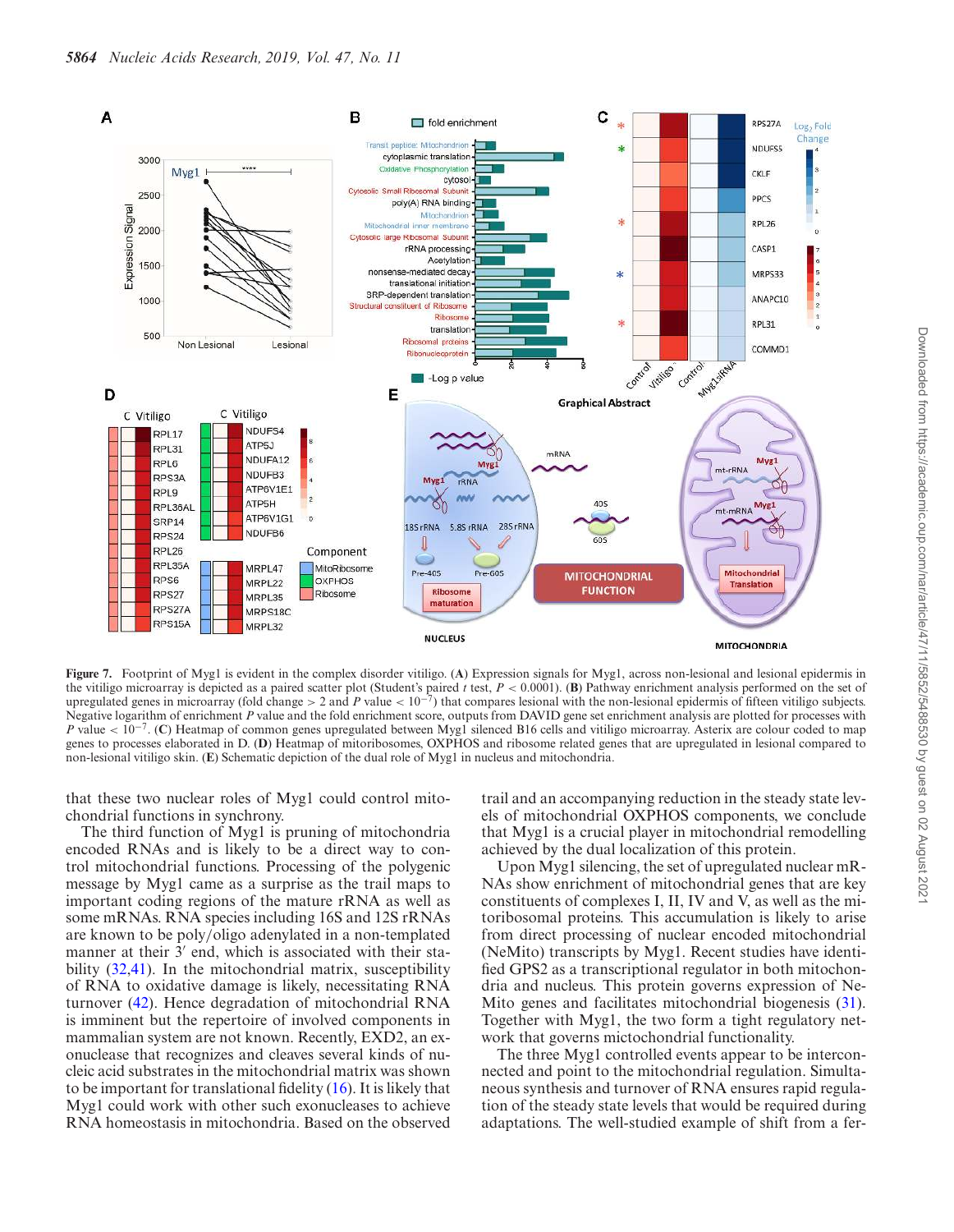mentative to an oxidative metabolism involves rapid coupling of cytoplasmic and mitochondrial translation of OX-PHOS complexes (8). Myg1 controls the cytoplasmic translatability of NeMito messenger RNAs. The mitochondrial message and mitoribosomal translation are governed by its matrix localization. Hence, Myg1 could orchestrate nucleomitochondrial coupling efficiently in a dynamic manner as per requirements of the cell.

During eukaryotic evolution that involves intra-cellular compartmentalization, coordinating the functionality of interdependent organelles such as nucleus and mitochondria would have been an important challenge to overcome. Incidentally, the closest homolog of Myg1 in bacteria shares a very high (almost 50%) identity with human Myg1 and belongs to PVC (Planctomycetes, Verrucomicrobia, Chlamydiae) class of bacterial super phylum that is thought to have paved the way for evolution of cellular compartmentalization (43). The sequence conservation of Myg1 as well as the ability of human Myg1 to complement the yeast knockout, highlights conserved nature of RNA metabolism. This could have led Myg1 to be a key player in harmonizing the mitochondrial endosymbiont with the central nuclear program.

Aberrant mitochondria affect disease progression by restricting cellular functions, which is being widely recognized in complex disorders but the underlying mechanisms remain unclear. Restoring mitochondrial functions thereby offers a tantalizing opportunity for clinical management in such disorders as well as conditions such as ageing. Several lines of evidence indicate involvement of mitochondria in vitiligo, a disorder with localized melanocyte loss, widespread tissue architecture and redox perturbations, that prevent melanocyte repopulation of chronic depigmented lesions (44–46). Based on our analysis it is evident that the interconnected networks of mitochondrial OXPHOS, mitochondrial translation as well as nucleocytoplasmic translation are altered in vitiligo, providing a molecular basis and credence to earlier observations (47). Genetic variations in Myg1 and its association with vitiligo are documented from Indian and Estonian populations. In this study we establish Myg1 as a key orchestrator of mitochondrial functions and provide molecular data that indicates a plausible role in the complex disorder vitiligo. Further investigations in this league to establish causality would pave the path for targeting this enzyme for future vitiligo therapies.

# **SUPPLEMENTARY DATA**

Supplementary Data are available at NAR Online.

# **ACKNOWLEDGEMENTS**

We acknowledge the infrastructural support of CSIR to the imaging facility (VISION-BSC0403). We would like to acknowledge constructive discussions regarding the work with Ankit Sabharwal, Kannan Boosi Narayanarao, Aarushi Singhal, Arpita Ghosh, Amrita Singh, Mohd Azhar and Vignesh Chandra Sekaran from CSIR-IGIB. Sangeeta Khanna is acknowledged for help with data analysis and representation. R.S.G. is a J.C. Bose Fellow of the Department of Science and Technology, Government of India (SB/S2/ JCB-038/2015).

#### **FUNDING**

Council for Scientific and Industrial Research [BSC0302]; Department of Biotechnology [GAP182]. Funding for open access charge: Department of Biotechnology.

*Conflict of interest statement.* R.S.G. is the co-founder of Vyome Biosciences Pvt. Ltd, a biopharmaceutical company in the area of dermatology unrelated to the work presented here. Other authors do not have any competing interests.

#### **REFERENCES**

- 1. Scarpulla,R.C., Vega,R.B. and Kelly,D.P. (2013) Transcriptional integration of mitochondrial biogenesis. *Trends Endocrinol. Metab.*, **23**, 459–466.
- 2. Mercer,T.R., Neph,S., Dinger,M.E., Crawford,J., Smith,M.A., Shearwood,A.J., Haugen,E., Bracken,C.P., Rackham,O., Stamatoyannopoulos,J.A. *et al.* (2011) Resource the human mitochondrial transcriptome. *Cell*, **146**, 645–658.
- 3. Rouquette,J. and Gleizes,P. (2005) Nuclear export and cytoplasmic processing of precursors to the 40S ribosomal subunits in mammalian cells. *EMBO J.*, **24**, 2862–2872.
- 4. Silva,D. De, Tu,Y., Amunts,A., Fontanesi,F. and Barrientos,A. (2015) Mitochondrial ribosome assembly in health and disease. *Cell Cycle*, **14**, 2226–2250.
- 5. Olson,M.O.J. and Dundr,M. (2000) The nucleolus: an old factory with unexpected capabilities. *Trends Cell Biol.*, **10**, 189–196.
- 6. Houseley,J. and Tollervey,D. (2009) Review the many pathways of RNA degradation. *Cell*, **136**, 763–776.
- 7. Small,I.D., Rackham,O. and Filipovska,A. (2013) Organelle transcriptomes: products of a deconstructed genome. *Curr. Opin. Microbiol.*, **16**, 652–658.
- 8. Couvillion,M.T., Soto,I.C., Shipkovenska,G. and Churchman,L.S. (2016) Synchronized mitochondrial and cytosolic translation programs. *Nature*, **533**, 499–503.
- 9. Jourdain,A.A., Boehm,E., Maundrell,K. and Martinou,J.C. (2016) Mitochondrial RNA granules : Compartmentalizing mitochondrial gene expression. *J. Cell Biol.*, **212**, 611–614.
- 10. Liu,G., Mercer,T.R., Shearwood,A.J., Siira,S.J., Hibbs,M.E., Mattick, J.S., Rackham,O. and Filipovska,A. (2013) Resource mapping of mitochondrial RNA-Protein interactions by digital RNase footprinting. *Cell Rep.*, **5**, 839–848.
- 11. Tafforeau,L., Zorbas,C., Langhendries,J., Mullineux,S., Stamatopoulou,V., Mullier,R., Wacheul,L. and Lafontaine,D.L.J. (2013) Resource the complexity of human ribosome biogenesis revealed by systematic nucleolar screening of Pre-rRNA processing factors. *Mol. Cell*, **51**, 539–551.
- 12. Bogenhagen,D.F., Martin,D.W. and Koller,A. (2014) Initial steps in RNA processing and ribosome assembly occur at mitochondrial DNA nucleoids. *Cell Metab.*, **19**, 618–629.
- 13. Reinhard,L., Sridhara,S. and Martin,B.H. (2018) The MRPP1 / MRPP2 complex is a tRNA-maturation platform in human mitochondria. *Nucleic Acids Res.*, **45**, 12469–12480.
- 14. Wang,G., Chen,H., Oktay,Y., Zhang,J., Allen,E.L., Smith,G.M., Fan,K.C., Hong,J.S., French,S.W., Mccaffery,J.M. *et al.* (2010) PNPASE regulates RNA import into mitochondria. *Cell*, **142**, 456–467.
- 15. Liu,X., Fu,R., Pan,Y., Meza-sosa,K.F., Zhang,Z., Liu,X., Fu,R., Pan,Y., Meza-sosa,K.F., Zhang,Z. *et al.* (2018) PNPT1 release from mitochondria during apoptosis article PNPT1 release from mitochondria during apoptosis triggers decay of poly (A) RNAs. *Cell*, **174**, 187–195.
- 16. Silva,J., Aivio,S., Knobel,P.A., Bailey,L.J., Casali,A., Vinaixa,M., Garcia-cao, I., Coyaud, É., Jourdain, A.A., Pérez-ferreros, P. et al. (2018) EXD2 governs germ stem cell homeostasis and lifespan by promoting mitoribosome integrity and translation. *Nat. Cell Biol.*, **20**, 162–174.